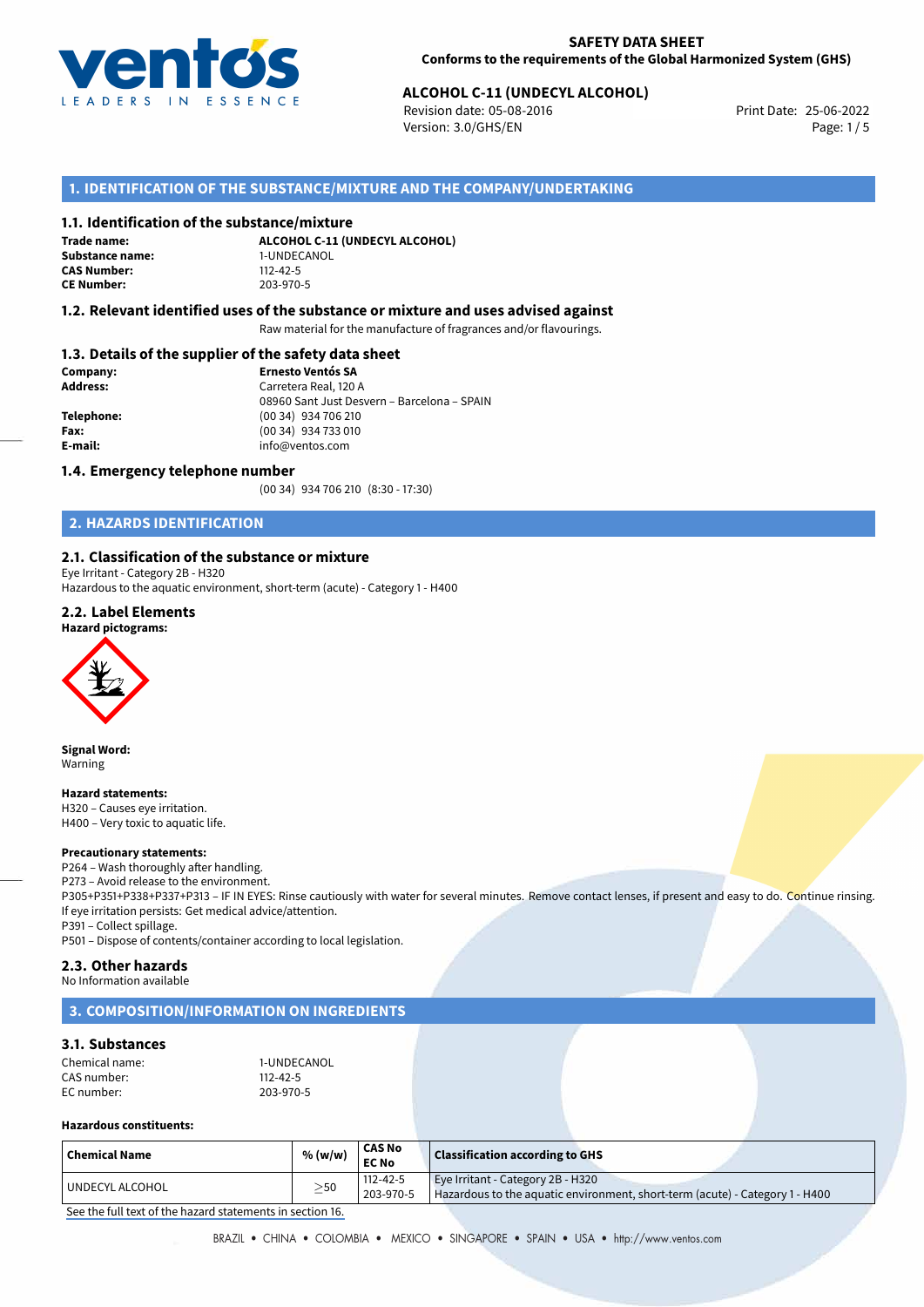

# **ALCOHOL C-11 (UNDECYL ALCOHOL)**<br>
Revision date: 05-08-2016<br>
Print Date: 25-06-2022

Revision date: 05-08-2016 Version: 3.0/GHS/EN Page: 2 / 5

# **3.2. Mixtures**

Not applicable

# **4. FIRST-AID MEASURES**

## **4.1. Description of necessary first aid measures**

| Ingestion:    | Rinse mouth with water.                                                                                               |
|---------------|-----------------------------------------------------------------------------------------------------------------------|
|               | Obtain medical advice.                                                                                                |
|               | Keep at rest. Do not induce vomiting.                                                                                 |
| Eye contact:  | In case of contact with eyes, rinse immediately with plenty of water for at least 15 minutes and seek medical advice. |
| Inhalation:   | Remove person to fresh air and keep at rest.                                                                          |
|               | Seek immediate medical advice.                                                                                        |
| Skin contact: | Take off immediately all contaminated clothing.                                                                       |
|               | Thoroughly wash affected skin with soap and water.                                                                    |
|               | Seek medical attention if symptoms persist.                                                                           |
|               |                                                                                                                       |

# **4.2. Most important symptoms and effects, both acute and delayed**

No information available.

## **4.3. Indication of any immediate medical attention and special treatment needed**

No information available.

## **5. FIRE-FIGHTING MEASURES**

## **5.1. Extinguishing Media**

Water spray, carbon dioxide, dry chemical powder or appropriate foam. For safety reasons do not use full water jet.

## **5.2. Special hazards arising from the substance or mixture**

Known or Anticipated Hazardous Products of Combustion: Emits toxic fumes under fire conditions.

### **5.3. Advice for firefighters**

High temperatures can lead to high pressures inside closed containers. Avoid inhalation of vapors that are created. Use appropriate respiratory protection. Do not allow spillage of fire to be poured into drains or watercourses. Wear self-contained breathing apparatus and protective clothing.

## **6. ACCIDENTAL RELEASE MEASURES**

### **6.1. Personal precautions, protective equipment and emergency procedures**

Evacuate surronding areas. Ensure adequate ventilation. Keep unnecessary and unprotected personnel from entering. Do not breathe vapor/spray. Avoid contact with skin and eyes. Information regarding personal protective measures: see section 8.

### **6.2. Environmental precautions**

To avoid possible contamination of the environment, do not discharge into any drains, surface waters or groundwaters.

### **6.3. Methods and materials for containment and cleaning up**

Cover with an inert, inorganic, non-combustible absorbent material (e.g. dry-lime, sand, soda ash). Place in covered containers using non-sparking tools and transport outdoors. Avoid open flames or sources of ignition (e.g. pilot lights on gas hot water heater). Ventilate area and wash spill site after material pickup is complete.

## **6.4. Reference to other sections**

Information regarding exposure controls, personal protection and disposal considerations can be found in sections 8 and 13.

# **7. HANDLING AND STORAGE**

## **7.1. Precautions for safe handling**

Do not store or handle this material near food or drinking water. Do not smoke. Avoid contact with the eyes, skin and clothing. Wear protective clothing and use glasses. Observe the rules of safety and hygiene at work. Keep in the original container or an alternative made from a compatible material.

# **7.2. Conditions for safe storage, including any incompatibilities**

Store in tightly closed and preferably full containers in a cool, dry and ventilated area, protected from light. Keep away from sources of ignition (e.g. hot surfaces, sparks, flame and static discharges). Keep away from incompatible materials (see section 10).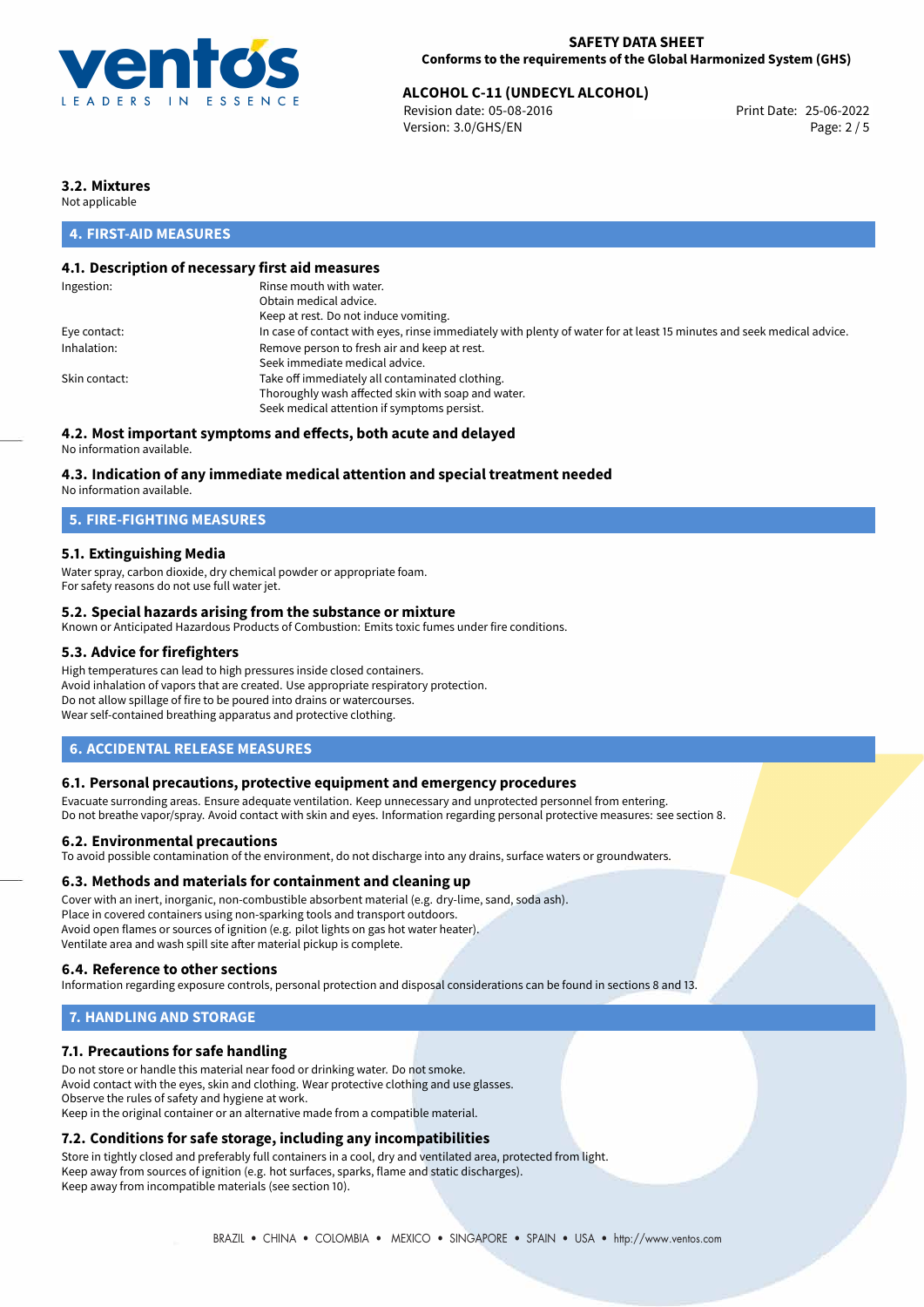

# **ALCOHOL C-11 (UNDECYL ALCOHOL)**<br>
Revision date: 05-08-2016<br>
Print Date: 25-06-2022

Revision date: 05-08-2016 Version: 3.0/GHS/EN Page: 3 / 5

# **7.3. Specific end use(s)**

No information available.

# **8. EXPOSURE CONTROLS AND PERSONAL PROTECTION**

## **8.1. Control parameters**

Components with occupational exposure limits: None known.

### **8.2. Exposure controls**

Measures should be taken to prevent materials from being splashed into the body. Provide adequate ventilation, according to the conditions of use. Use a mechanical exhaust if required.

### **8.3. Individual protection measures, such as personal protective equipment**

acceptable levels.

| Chemical safety goggles are recommended. Wash contaminated goggles before reuse.                                                      |
|---------------------------------------------------------------------------------------------------------------------------------------|
| Chemical-resistant gloves are recommended. Wash contaminated gloves before reuse.                                                     |
| Personal protective equipment for the body should be selected based on the task being performed and the risks<br>involved.            |
| In case of insufficient ventilation, use suitable respiratory equipment.                                                              |
| Emissions from ventilation or process equipment should be checked to ensure they comply with environmental<br>protection legislation. |
| In some cases, filters or engineering modifications to the process equipment will be necessary to reduce emissions to                 |
|                                                                                                                                       |

# **9. PHYSICAL AND CHEMICAL PROPERTIES**

# **9.1. Information on basic physical and chemical properties**

| 9111 1111011111011011 011 IVAJIS PITYJISAS ANA SHSHIISAS PEOPSESISJ |                           |  |
|---------------------------------------------------------------------|---------------------------|--|
| Appearance:                                                         | Liquid/solid              |  |
| Colour:                                                             | Conforms to standard      |  |
| Odour:                                                              | Conforms to standard      |  |
| Odour theshold:                                                     | Not determined            |  |
| pH:                                                                 | Not determined            |  |
| Melting point/freezing point:                                       | $11 - 18$                 |  |
| Boling point/boiling range:                                         | $241 - 243$               |  |
| Flash point:                                                        | 113 °C                    |  |
| Evaporation rate:                                                   | Not determined            |  |
| Flammability:                                                       | Not determined            |  |
| Lower flammability/Explosive limit:                                 | Not determined            |  |
| Upper flammability/Explosive limit:                                 | Not determined            |  |
| Vapour pressure:                                                    | Not determined            |  |
| Vapour Density:                                                     | Not determined            |  |
| Density:                                                            | $0,823-0,843$ g/mL (20°C) |  |
| Relative density:                                                   | $0,823 - 0,843$ (20°C)    |  |
| Water solubility:                                                   | 1:1 v/v ETHANOL 80%       |  |
| Solubility in other solvents:                                       | Not determined            |  |
| Partition coefficient n-octanol/water:                              | Not determined            |  |
| Auto-ignition temperature:                                          | Not determined            |  |
| Decomposition temperature:                                          | Not determined            |  |
| Viscosity, dynamic:                                                 | Not determined            |  |
| Viscosity, kinematic:                                               | Not determined            |  |
| Explosive properties:                                               | Not determined            |  |
| Oxidising properties:                                               | Not determined            |  |
|                                                                     |                           |  |

# **10. STABILITY AND REACTIVITY**

### **10.1. Reactivity**

No hazardous reactions if stored and handled as prescribed/indicated.

### **10.2. Chemical stability**

The product is stable if stored and handled as prescribed/indicated.

### **10.3. Possibility of hazardous reactions**

No hazardous reactions if stored and handled as prescribed/indicated.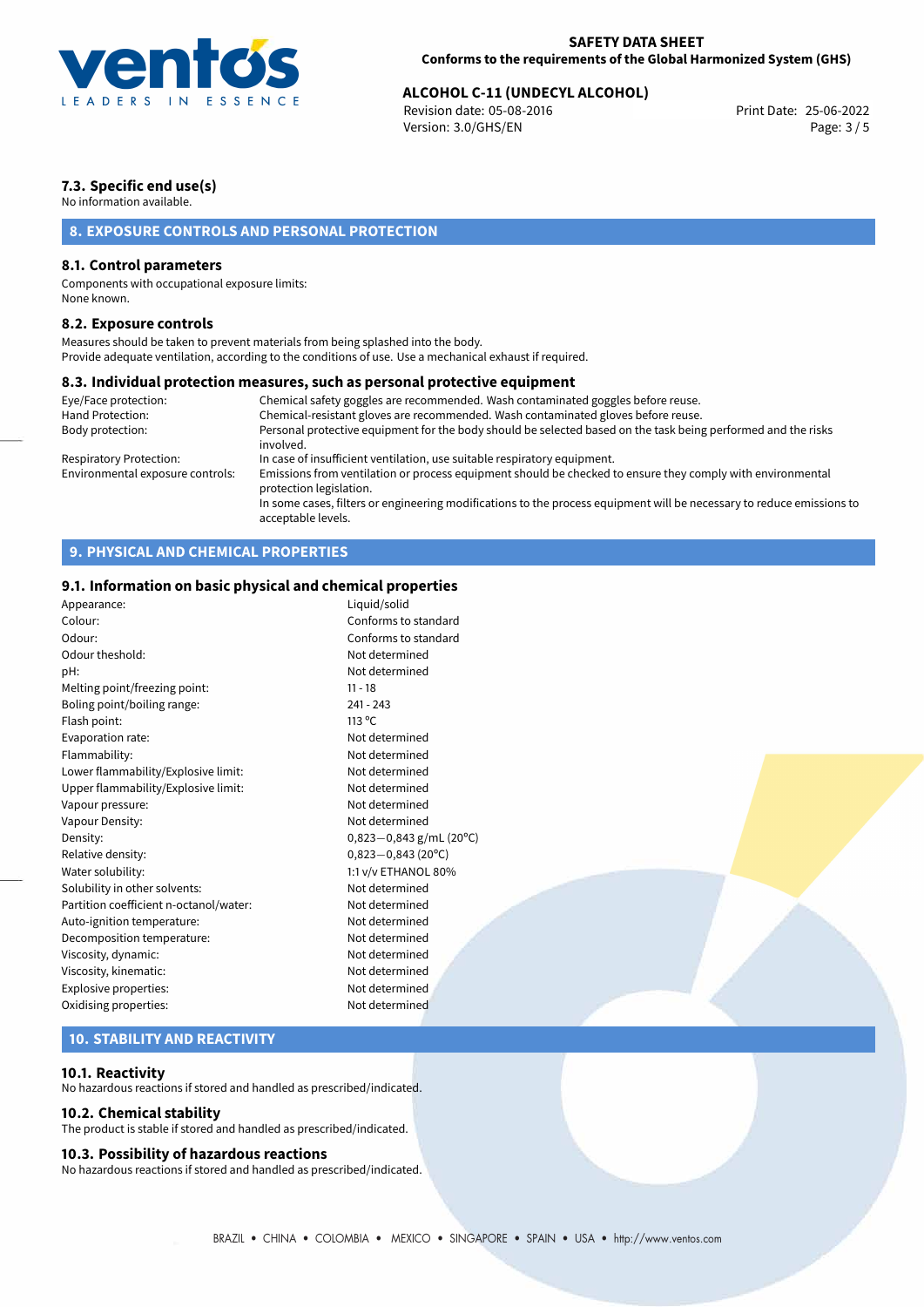

# **ALCOHOL C-11 (UNDECYL ALCOHOL)**<br>
Revision date: 05-08-2016<br>
Print Date: 25-06-2022

Revision date: 05-08-2016 Version: 3.0/GHS/EN Page: 4 / 5

## **10.4. Conditions to Avoid**

Conditions to Avoid: Excessive heat, flame or other ignition sources.

### **10.5. Incompatible materials**

Avoid contact with strong acids and bases and oxidizing agents.

### **10.6. Hazardous decomposition products**

During combustion may form carbon monoxide and unidentified organic compounds.

# **11. TOXICOLOGICAL INFORMATION**

| <b>Acute toxicity</b>                    | Based on the data available, the criteria for classification are not met. |
|------------------------------------------|---------------------------------------------------------------------------|
| <b>Skin corrosion/irritation</b>         | Based on the data available, the criteria for classification are not met. |
| Serious eye damage/irritation            | Causes eye irritation.                                                    |
| <b>Respiratory or skin sensitisation</b> | Based on the data available, the criteria for classification are not met. |
| <b>Germ cell mutagenicity</b>            | Based on the data available, the criteria for classification are not met. |
| Carcinogenicity                          | Based on the data available, the criteria for classification are not met. |
| <b>Reproductive toxicity</b>             | Based on the data available, the criteria for classification are not met. |
| <b>STOT-single exposure</b>              | Based on the data available, the criteria for classification are not met. |
| <b>STOT-repeated exposure</b>            | Based on the data available, the criteria for classification are not met. |
| <b>Aspiration hazard</b>                 | Based on the data available, the criteria for classification are not met. |

# **12. ECOLOGICAL INFORMATION**

#### **12.1. Toxicity**

**Assessment:** Very toxic to aquatic life. **Experimental/calculated data:** No information available.

### **12.2. Degradability**

No information available.

# **12.3. Bioaccumulative potential**

No information available.

# **12.4. Soil mobility**

No information available.

### **12.5. Other adverse effects**

See also sections 6, 7, 13 and 15 Do not allow to get into waste water or waterways.

## **13. DISPOSAL CONSIDERATIONS**

#### **13.1. Waste treatment methods**

Dispose of in accordance with national and local environmental regulations.

# **14. TRANSPORT INFORMATION**

|                                  | <b>ADR/RID/ADN</b>                                                          |  | <b>IMDG</b>                                                                        |  | <b>IATA-ICAO</b>                                                            |  |
|----------------------------------|-----------------------------------------------------------------------------|--|------------------------------------------------------------------------------------|--|-----------------------------------------------------------------------------|--|
| 14.1. UN Number                  | UN3082                                                                      |  | <b>UN3082</b>                                                                      |  | <b>UN3082</b>                                                               |  |
| 14.2. UN Proper Shipping Name    | ENVIRONMENTALLY HAZARDOUS<br>SUBSTANCE, LIQUID, N.O.S.<br>(UNDECYL ALCOHOL) |  | <b>ENVIRONMENTALLY HAZARDOUS</b><br>SUBSTANCE, LIQUID, N.O.S.<br>(UNDECYL ALCOHOL) |  | ENVIRONMENTALLY HAZARDOUS<br>SUBSTANCE, LIQUID, N.O.S.<br>(UNDECYL ALCOHOL) |  |
| 14.3. Transport Hazard Class(es) |                                                                             |  |                                                                                    |  |                                                                             |  |
| 14.4. Packing Group              | Ш                                                                           |  | $\mathbf{III}$                                                                     |  | Ш                                                                           |  |
| 14.5. Environmental hazards      | Yes                                                                         |  | Yes                                                                                |  | Yes                                                                         |  |
| <b>Additional information</b>    |                                                                             |  |                                                                                    |  |                                                                             |  |

## **14.6 Special precautions for user**

None known

**14.7. Transport in bulk according to Annex II of MARPOL 73/78 and the IBC Code** No information available